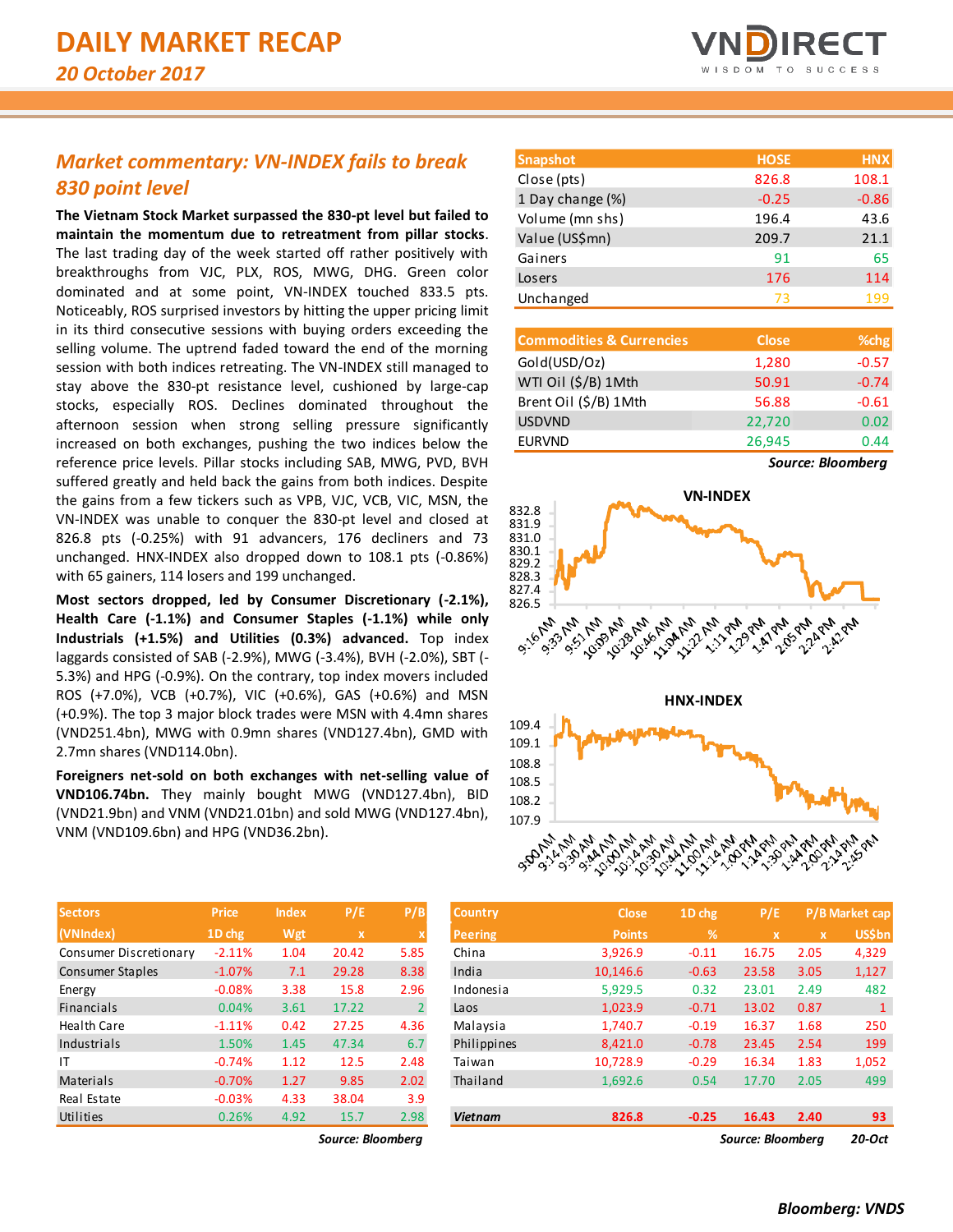

## **Market News**

**A surge in crude prices faded as Iraq sought to restore flows after violence had curbed some of this OPEC second-biggest producer's fields' output.** Futures fell 0.9% in London, further eroding the gain of 3.4% from last Friday through Wednesday as tensions flared in the Kirkuk province. Engineers were said to be working to replace equipment missing from fields in disputed region. U.S. government data published Wednesday has deepened the slide, showing gasoline stockpiles rose for a fourth week while distillates expanded for the first time since August. Oil investors are grappling with geopolitical risks but the potential impact of tensions in the Middle East is still uncertain, according to Goldman Sachs Group Inc. While the conflict between Iraq's central government and the semi- autonomous Kurds cut crude flows through a Turkish pipeline, the disruption may be short lived. *(Bloomberg)*

**State Treasury will auction VND1.5trl of 5- year bonds, VND500bn of 7-year debts and VND1trl of 10-year securities on Oct. 25,** Hanoi Stock Exchange says on its website. *(Bloomberg)*

**APEC 2017 Finance and Central Bank Deputies' Meeting (FCBDM) kicks off in Quang Nam on Oct 20** to address important issues especially the implementation of Cebu Action Plan (CAP) and activities of the APEC economic committee as well progress on financial cooperation. During the previous FCBDM held in Nha Trang in February, the parties agreed on four priorities including long-term investment in infrastructure, base erosion and profit shifting, disaster risk financing and insurance and financial inclusion, citing Vietnamese Deputy Minister of Finance Tran Xuan Ha. Conferences on the four priorities have been organized with both domestic and international delegates reviewing all priorities and making recommendations for cooperation in the future. Delegates will also raise their opinions on the draft Joint Ministerial Statement, which was discussed among finance officials from 21 APEC economies on Oct 19, to finalize and submit it to APEC Finance Ministers' meeting on October 21. *(En.Vietnamplus.vn)*

## **Coverage Universe Updates**

**NLG posts modest Q3 results, as expected**

- **Low recorded 3Q revenue given a paucity of new projects launched since the middle of last year**. In 3Q2017, revenue came in at VND375 bn (-37.9% YoY). No one-off revenue realized from booking the remaining half of land sales in the Nguyen Son project in 3Q (unlike in Q2); the remaining half of the gain will be gradually recognized from 2018 onwards. For the first 9M, revenue amounted to VND1,637 bn (-2.1% YoY).
- **GPM surged given better product mix and sales of land.** For the first 9M, gross profit amounted to VND755 bn (+61.3% YoY). Gross margin increased to 46% from 28% seen in the same period last year. This GPM was exceptionally high thanks to sales of land in 2Q2017 and higher contribution of revenue from townhouses and villas which are higher-margin products.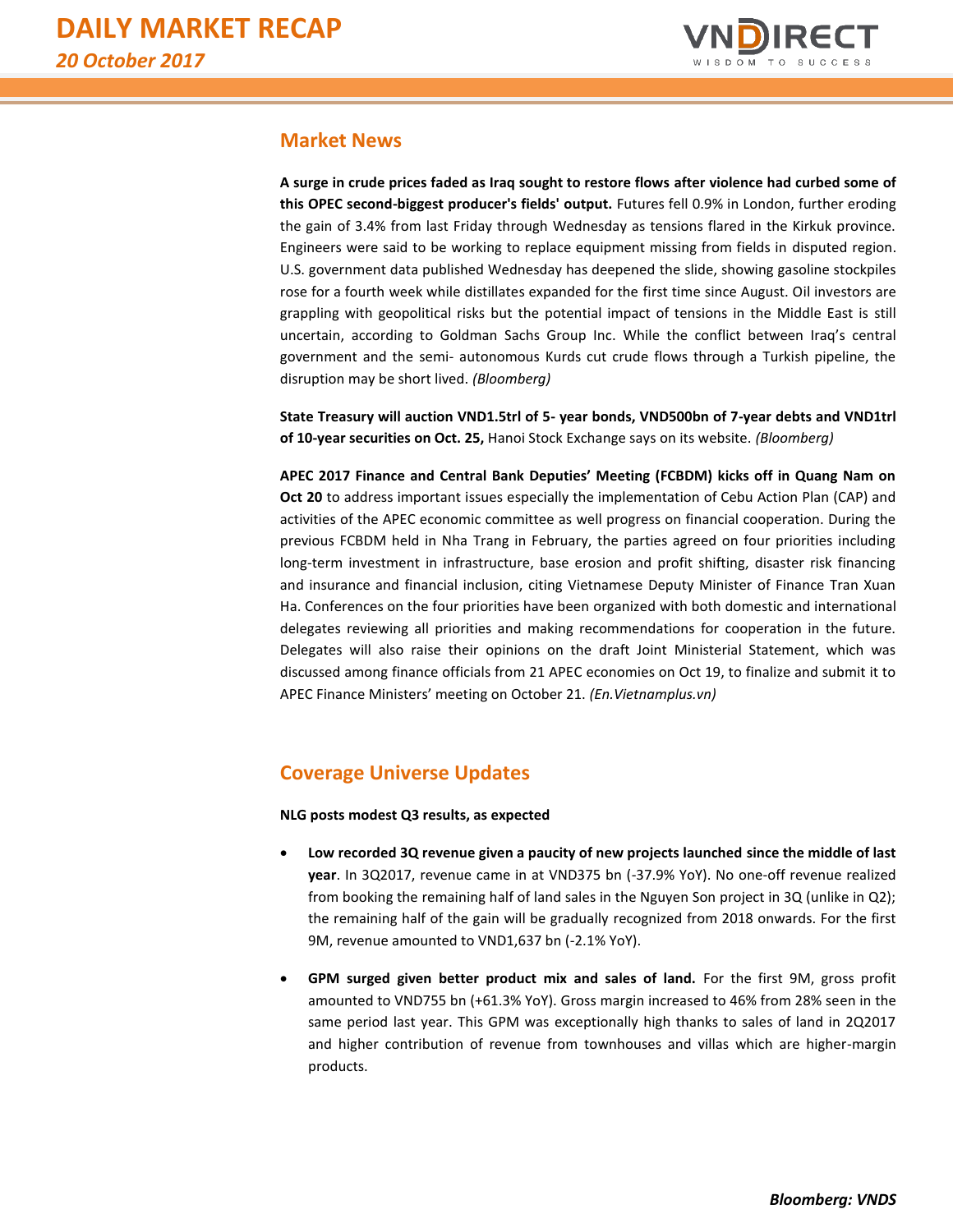

- **Annual target is within reach**. 9M NPAT fulfilled 80% of the yearly target, touching VND464.7 bn (+164.7% YoY). Of this, NPATMI reached VND351.9 bn (+116.5% YoY). We expect an improvement in 4Q business results compared with 3Q as many products will be handed over in the quarter. Notably, minority interest will account for a larger portion of NPAT starting this year as many products sold under brand names Flora and Valora are being co-developed with partners in a 50:50 profit-share ratio.
- **IFRS compliance in preparation for planned overseas listing**. In the meeting with NLG yesterday, the company's representative revealed an ambition to list its shares on the Singapore stock exchange. Accordingly, the company will concurrently prepare 2 financial statements in compliance with IFRS and VAS, starting from 2018. Under IFRS the inventory will be marked-to-market value and therefore we expect investors will have a valuable reference point to gauge the fair value of the company.

## **Notable Corporate Events**

**Tien Phong Plastic JSC (NTP VN) – estimated 3Q2017 business results:** In 3Q2017, NTP recorded net revenue of VND1.276trl (+15% YoY) and gross profit of VND421bn (+16.6% YoY). Financial revenue rose by 13.7% YoY to VND1.1bn. Meanwhile, financial expenses reached VND20.5bn (+57% YoY) because total liabilities increased to VND2.040trl (+28.7% YoY), in which short-term debt and long-term debt rose to VND1.393trl (+40% YoY) and VND263bn (+52% YoY). Selling cost and G&A expenses recorded an increase of VND50bn. NTP reported VND83bn in gain from affiliates as total investment in affiliates increased to VND232bn. Therefore, NTP generated EBT of VND170.4bn (+75% YoY) and EAT of VND161bn. For 3Q2017, NTP reported net revenue of VND3.329trl, EBT of VND402bn (completing 88% of 2017 goal) and EAT of VND363bn. *(Cafef.vn)*

**Hau Giang Pharmaceutical Joint-Stock Company (DHG VN) – 3Q2017 business results:** In 3Q2017, DHG reported net revenue of VND902bn (-1.6% YoY) and gross profit of VND403.1bn (- 5.2% YoY) due to the increasing COGS. Financial revenue grew to VND26.9bn (+77% YoY). Besides, financial, selling, and admin expenses reached VND23.9bn (+11.7% YoY), VND195.9bn (+27.4% YoY) and VND67.5bn (-8.5% YoY), respectively. Thus, DHG witnessed a decrease of - 15.5% YoY in EAT to VND138.1bn. For 3Q2017, DHG generated net revenue of VND2.710trl (+3.9% YoY) and EAT of VND497.8bn (+6% YoY). *(Ndh.vn)*

**Nam Long Investment Corporation (NLG VN) – share issuance:** NLG is seeking for written shareholders' approval on share issuance to raise capital for land expansion. Accordingly, NLG will issue 31.45mn shares (equivalent to 20% of total shares outstanding) to existing shareholders with expected price of VND15,000 to VND20,000/share. *(Vietstock.vn and Bloomberg)*

**Nam Kim Steel JSC (NKG VN) - 9M2017 business results and business plan:** For the accumulated 9M2017, NKG generated total steel output of 650,000 tons (+16% YoY), revenue of VND9.4trl (+45% YoY, completing 78% of annual goals), and EAT of VND530bn (+17% YoY). In addition, NKG's BoD has approved to remove FOL to attract foreign strategic shareholders. The company expects to double its annual production capacity to 2.2mn tons in 5 years thanks to a new plant with total annual capacity of 1mn tons. *(Bloomberg)*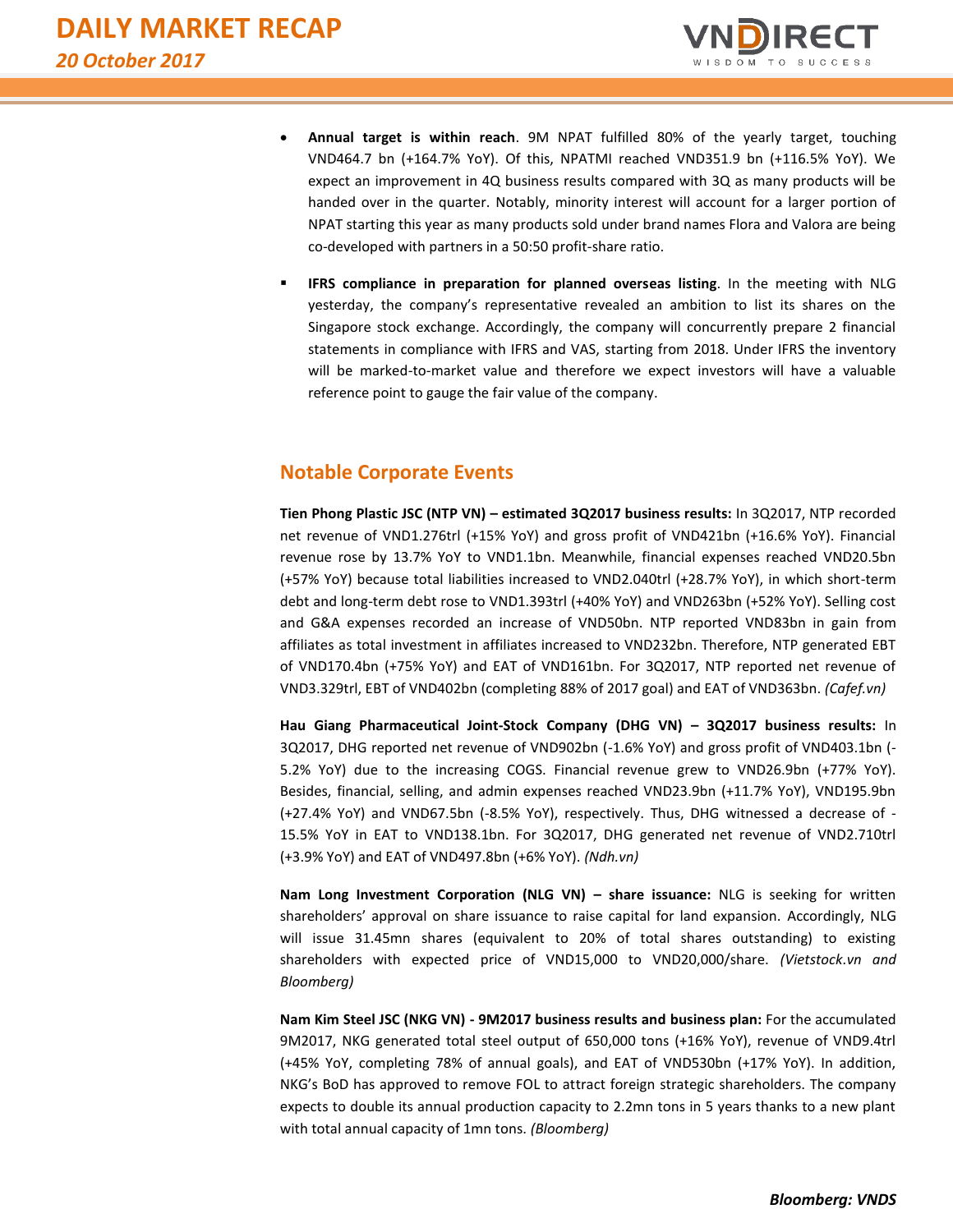

**SMC Trading Investment JSC (SMC VN) - 3Q2017 consolidated business results:** In 3Q2017, SMC achieved net revenue of VND3.254trl (+49.2% YoY) and gross profit of VND192.2bn (+36.4% YoY) given an increase in COGS to VND3.061trl (+50% YoY). The company recorded negative financial revenue of VND512.7mn (vs. financial revenue of VND5.3bn in 3Q2016) while financial expenses slightly fell to VND22.1bn (-2% YoY). Selling expenses increased to VND68.4bn (+83.8% YoY) and admin expenses declined to VND20.4bn (-5.2% YoY). Accordingly, the company witnessed a rise of 9.1% YoY to VND62.5bn in EAT. For the accumulated 9M2017, SMC generated net revenue of VND9.058trl (+38.2% YoY) and EAT of VND218.3bn (-24.3% YoY). *(Ndh.vn and Smc.vn)*

*<to be continued>*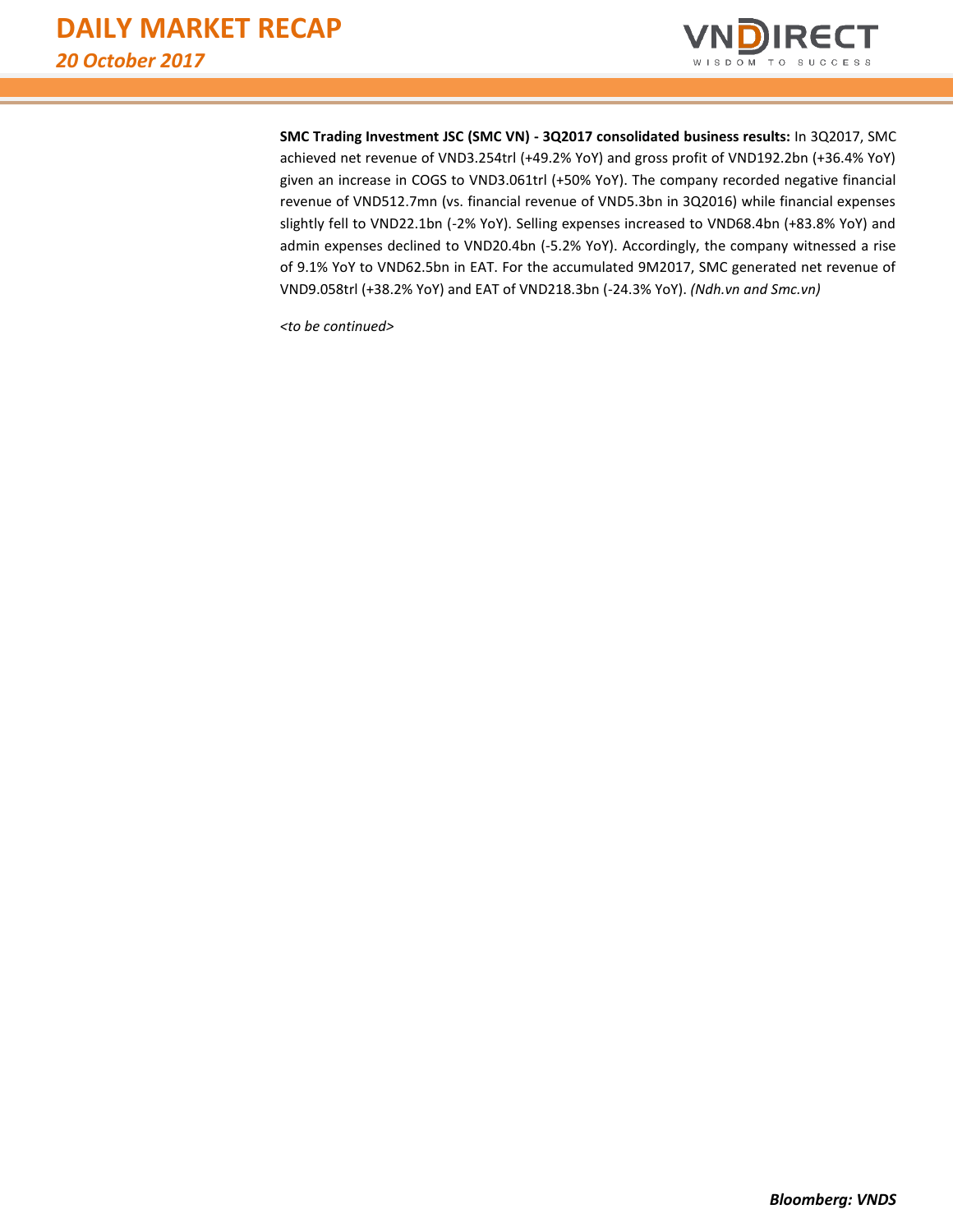

## **COVERAGE SUMMARY**

| <b>Ticker</b>            | <b>Adjusted</b><br>price | <b>Adjusted</b><br>target price | <b>Upside</b> | Recom-<br>endation  | <b>Investment thesis summary/Update</b>                                                                                                                                                                                                                                                                                                                                                                                                                                                            | Latest<br>report           |
|--------------------------|--------------------------|---------------------------------|---------------|---------------------|----------------------------------------------------------------------------------------------------------------------------------------------------------------------------------------------------------------------------------------------------------------------------------------------------------------------------------------------------------------------------------------------------------------------------------------------------------------------------------------------------|----------------------------|
| PC <sub>1</sub>          | 33,600                   | 42,100                          | 25%           | ADD                 | Positive outlook for 2018 with surge in revenue thanks to: (1) New contribution from                                                                                                                                                                                                                                                                                                                                                                                                               |                            |
| HBC                      | 60,500                   | 71,600                          | 18%           | ADD                 | My Dinh Plaza II and (2) commissioning of two new hydropower plants in Q4, 2017.<br>1. Large contract back-log to drive double-digit growth until 2019                                                                                                                                                                                                                                                                                                                                             |                            |
| <b>LPB</b>               | 13,000                   | 17,200                          | 32%           | ADD                 | 2. Balance sheet to improve after planned private placement of 18mn shares (14%).<br>1. Unique distribution advantage with more than 1000 PTOs across country. Will be able<br>to maintain strong credit growth thanks to good capital buffer (CAR ~13%) and strong<br>liquidity (LDR $^{\sim}80\%$ ).<br>2. FY17 YE P/B of 1.0x, cheap relative to peers.                                                                                                                                         | <b>Link</b>                |
| <b>VHC</b>               | 48,200                   | 68,000                          | 41%           | ADD                 | 1. Manufacturing capacity will increase by 40% by 2018<br>2. The largest market, US, will probably regain its growth momentum into next year<br>3. Input price could decrease and become more stable in 2018                                                                                                                                                                                                                                                                                       | <b>Link</b>                |
| <b>TDH</b>               | 14,550                   | 15,900                          | 9%            | <b>HOLD</b>         |                                                                                                                                                                                                                                                                                                                                                                                                                                                                                                    |                            |
| <b>CTD</b>               | 214,000                  | 249,028                         | 16%           | <b>ADD</b>          | 1. Leading firm in construction sector with blue-chip client base.<br>2. Revenue from new contracts will ensure growth for the next two years. Projected<br>revenue and earnings growth of 43.9% and 39.8%, respectively in 2017.<br>3. Rising contribution of design and build (D & B) projects to touch 50% of total revenue<br>should lift blended margins. D&B contracts' average GM of 10% and traditional contract<br>of 6-7%. D&B's                                                         | <b>Link</b>                |
| <b>DCM</b>               | 13,600                   | 16,200                          | 19%           | ADD                 | 1. Recovery in ASP (+6% in 2017 from low level in '16) and volume (+9% in 2017,<br>supported by exporting activities), driven by recovery in agriculture sector and global<br>urea price cycle.<br>2. Gas price subsidy from PVN until the end of 2018 (guaranteeing ROE at minimum<br>12%), preferential income tax rate of 5%<br>3. Possible change in VAT policy could reduce COGS and improve margins by 2-3% pts.<br>4. PVN plans to divest 24.6% stake by 2018 which will add to free-float. |                            |
| PTB                      | 133,900                  | 133,400                         | 0%            | <b>HOLD</b>         |                                                                                                                                                                                                                                                                                                                                                                                                                                                                                                    | <b>Link</b>                |
| <b>VJC</b><br><b>NLG</b> | 111,300<br>27,350        | 139,600<br>31,850               | 25%<br>16%    | ADD<br>ADD          | 1. NLG is well aligned with the new property market orientation. NLG focuses on<br>durable-demand products (affordable and social apartments and landed properties).<br>2. FY2017 net revenue is forecasted at VND3,454 billion (+36.3% yoy) and NPATMI at<br>VND544 billion (+58% yoy). For 2018, revaluation of Hoang Nam project will secure<br>strong EAT growth. However, the share price is reasonable this year.                                                                            | <b>Link</b><br><b>Link</b> |
|                          |                          |                                 |               |                     | 3. Upside for the stock will come in 2018 as major projects are going to be executed.                                                                                                                                                                                                                                                                                                                                                                                                              |                            |
| <b>IMP</b><br>PNJ        | 63,900<br>109,000        | 70,600<br>113,500               | 10%<br>4%     | <b>HOLD</b><br>HOLD | 1. Largest jewelry retailer with rapid retail footprint expansion<br>2. Robust SSSG in 2017 (25%) and target SSSG FY18 of 12%.<br>3. FY17 EAT is forecasted to grow by 77.8%, 44% for FY18.                                                                                                                                                                                                                                                                                                        | <b>Link</b><br>Link        |
| <b>ACV</b>               | 68,800                   | 83,700                          | 22%           | <b>ADD</b>          | 1. Passenger throughput could grow at more than 15% in the next few years<br>2. Domestic passenger fees will increase by 22.7% yoy in 2018, FY18 EAT to touch<br>VND5,072b (+46.5%)<br>3. 2018 EV/EBITDA 11.9x, below peers average of 15x                                                                                                                                                                                                                                                         | <b>Link</b>                |
| BFC                      | 38,800                   | 43,338                          | 12%           | HOLD                | 1. Leading NPK producer in terms of capacity (current 925k tons, could add 200k tons<br>more in the North) and market share (15-16%)<br>2. Long-term growth from expansion strategy to Northern Vietnam (+20%/year in<br>volumes) and overseas market (Cambodia)                                                                                                                                                                                                                                   |                            |
| <b>VNR</b>               | 24,000                   | 25,443                          | 6%            | <b>HOLD</b>         |                                                                                                                                                                                                                                                                                                                                                                                                                                                                                                    |                            |
| <b>TCM</b><br><b>DRI</b> | 28,000<br>12,100         | 31,082<br>18,325                | 11%<br>51%    | HOLD<br>ADD         | 1. Low production cost (40% below the peer average) due to higher tapping yield and<br>cheap labor.<br>2. Natural rubber price (ASP) is still in recovery mode and expected to rise 25% yoy in<br>2017 with this ASP increase not really reflected in DRI's valuation due to negative<br>sentiment on the stock<br>3. Attractive valuation and first dividend payment for FY17 expected to be<br>VND1,000/share (VND500/share already advanced in Sep 17).                                         | Link<br><b>Link</b>        |
| <b>DPM</b>               | 22,050                   | 24,519                          | 11%           | HOLD                | 1. Gross margin fluctuates following movement in oil prices, 1H17 performance hurt by<br>the sharp increase in oil/gas input price<br>2. NH3-NPK expansion projects will contribute to revenue and profit starting from 2018<br>(expected VND1.2-2trl in revenue and VND150-300bn in profit)<br>3. DPM would benefit the most in case a change in VAT policy is approved (gross margin<br>$+3-4%$ pts.)<br>4. PVN plans to divest 8.6% stake by 2018                                               | Link                       |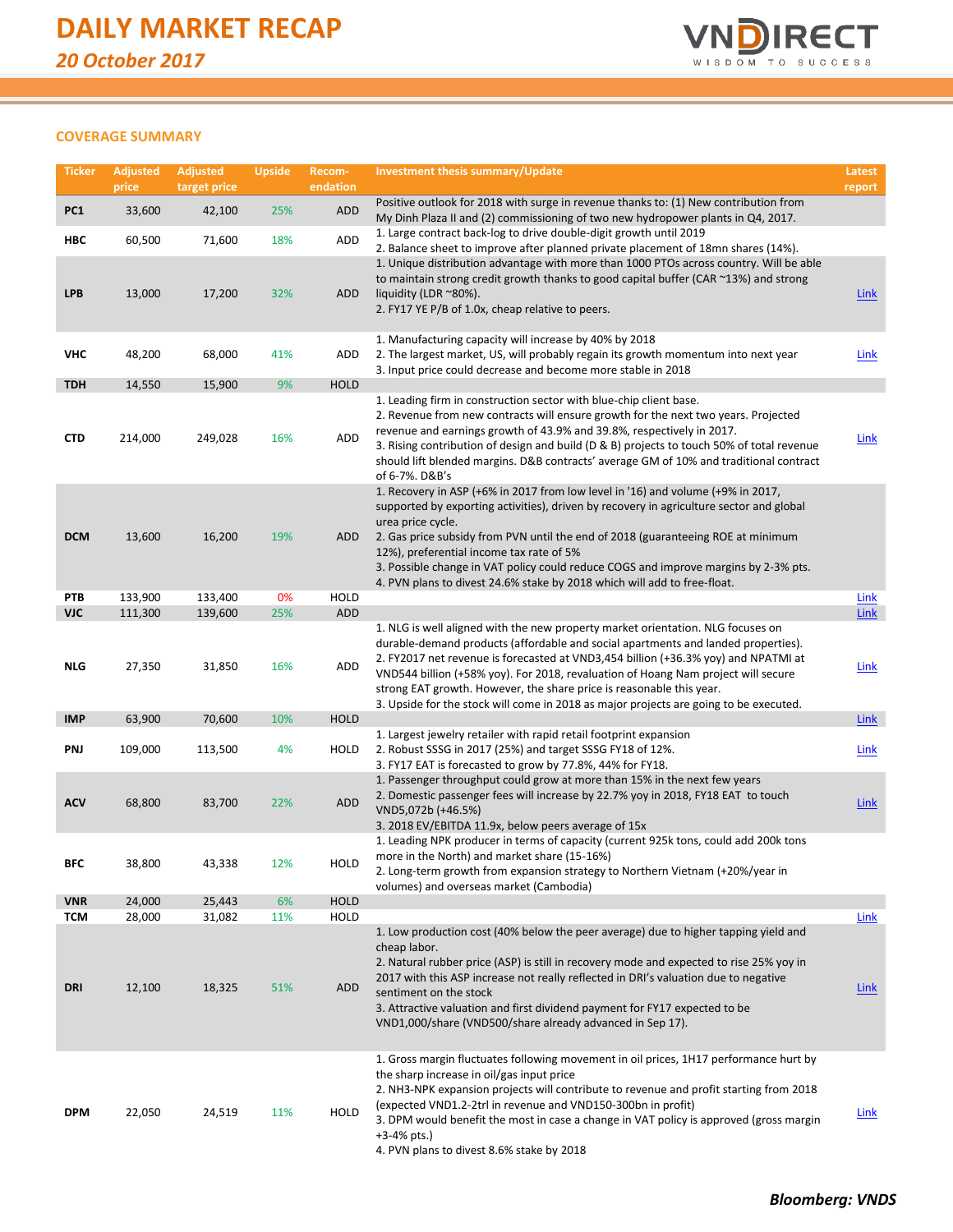

| <b>Ticker</b> | <b>Adjusted</b><br>price | <b>Adjusted</b><br>target price | <b>Upside</b> | Recom-<br>endation | Investment thesis summary/Update                                                                                                                                                                                                                                                                                                                                                                               | Latest<br>report |
|---------------|--------------------------|---------------------------------|---------------|--------------------|----------------------------------------------------------------------------------------------------------------------------------------------------------------------------------------------------------------------------------------------------------------------------------------------------------------------------------------------------------------------------------------------------------------|------------------|
| <b>NVL</b>    | 62.200                   | 69,500                          | 12%           | <b>HOLD</b>        |                                                                                                                                                                                                                                                                                                                                                                                                                | <b>Link</b>      |
| <b>ONS</b>    | 66.400                   | 95.006                          | 43%           | <b>ADD</b>         | 1. QNS is a dominant producer of soy milk with 85% market share in the packaged<br>segment.<br>2. One of the most profitable F&B companies in term of ROE (FY16 ~43.3%) and ROA<br>(FY16~25%).<br>3. - Manufacturing capacity addition is the next engine for growth: an increase by 30%<br>of soymilk capacity and 50% of sugar refine capacity<br>4. Current PE TTM is 9.7x, relatively attractive vs peers. | Link             |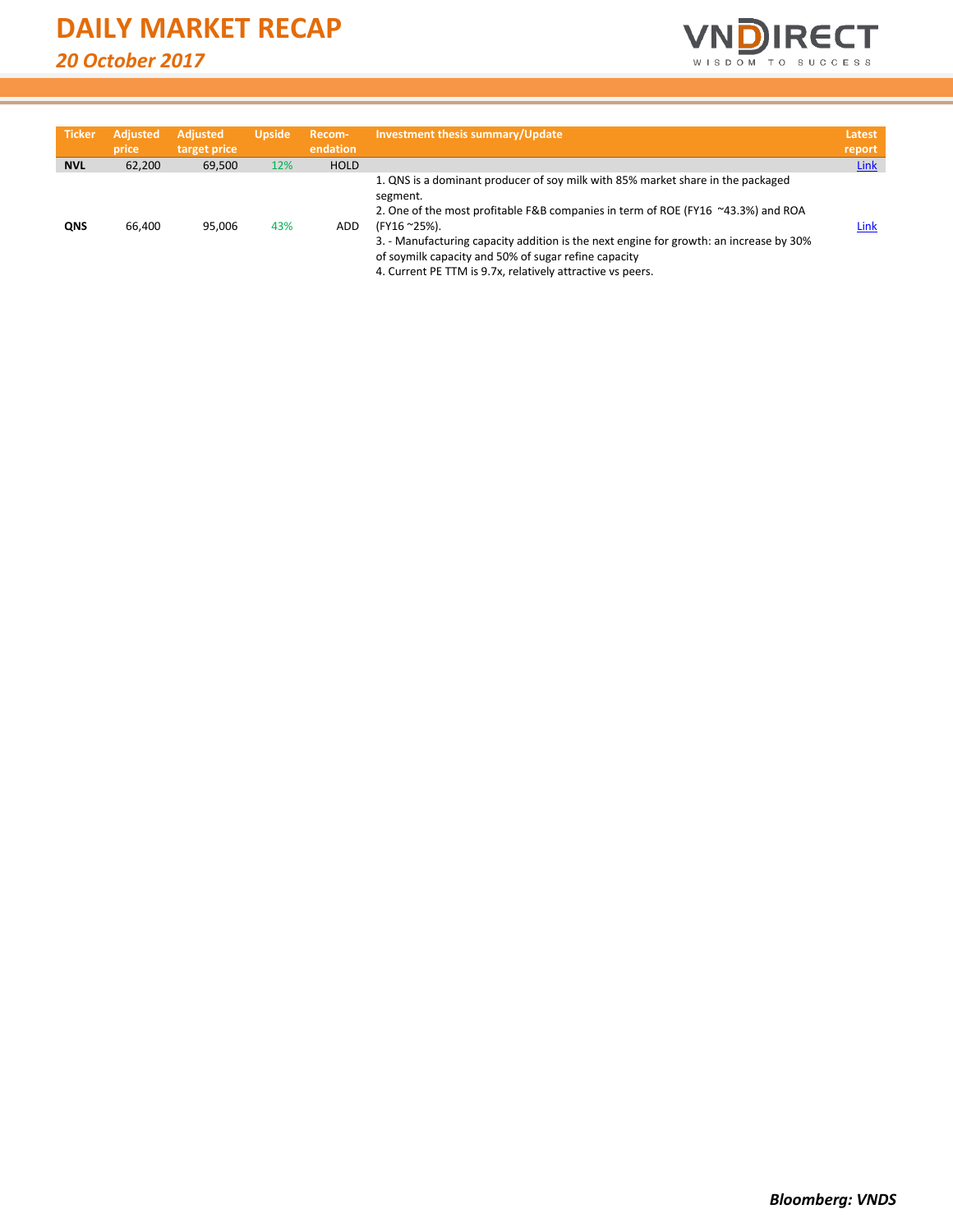

## **MARKET MOVEMENTS**

|                                  | <b>HOSE</b>       |       |      |         |              |  |  |  |  |  |
|----------------------------------|-------------------|-------|------|---------|--------------|--|--|--|--|--|
| <b>VND</b><br><b>Top gainers</b> |                   |       |      |         |              |  |  |  |  |  |
| <b>Ticker</b>                    | <b>Last Price</b> | Chg   | %chg | Vol.    | <b>Index</b> |  |  |  |  |  |
|                                  |                   |       |      |         | impact       |  |  |  |  |  |
| <b>SMA</b>                       | 10,700            | 700   | 7.0  | 204,110 | 0.004        |  |  |  |  |  |
| <b>COM</b>                       | 52,800            | 3,450 | 7.0  | 330     | 0.019        |  |  |  |  |  |
| <b>ROS</b>                       | 141,300           | 9,200 | 7.0  | 4.29MLN | 1.705        |  |  |  |  |  |
| <b>VOS</b>                       | 2,390             | 150   | 6.7  | 1.26MLN | 0.008        |  |  |  |  |  |
| <b>KHP</b>                       | 9,800             | 600   | 6.5  | 55,590  | 0.010        |  |  |  |  |  |

| <b>Top losers</b> |                   |          |        |         | <b>VND</b> | <b>Top losers</b> |                   |          |         |        | <b>VND</b> |
|-------------------|-------------------|----------|--------|---------|------------|-------------------|-------------------|----------|---------|--------|------------|
| <b>Ticker</b>     | <b>Last Price</b> | Chg      | %chg   | Vol.    | Index      | <b>Ticker</b>     | <b>Last Price</b> | Chg      | %chg    | Vol.   | Index      |
|                   |                   |          |        |         | impact     |                   |                   |          |         |        | impact     |
| <b>NAV</b>        | 5,580             | $-420$   | $-7.0$ | 3.040   | $-0.001$   | <b>SMT</b>        | 21.600            | $-2.400$ | $-10.0$ | 100    | 0.000      |
| <b>TCO</b>        | 12,650            | $-950$   | $-7.0$ | 120     | $-0.007$   | <b>CTX</b>        | 19,400            | $-2,100$ | $-9.8$  | 10.400 | 0.000      |
| <b>CCL</b>        | 3,750             | $-280$   | -7.0   | 2.45MLN | $-0.004$   | <b>PMB</b>        | 9,800             | $-1,000$ | $-9.3$  | 100    | 0.000      |
| H <sub>U3</sub>   | 9,260             | $-690$   | $-6.9$ | 40      | $-0.003$   | <b>VAT</b>        | 4.000             | $-400$   | $-9.1$  | 26.800 | 0.000      |
| <b>DAT</b>        | 19,550            | $-1,450$ | $-6.9$ | 20      | $-0.022$   | <b>PCG</b>        | 9,600             | $-900$   | $-8.6$  | 6,020  | 0.000      |

|               | <b>VND</b><br><b>Top index movers</b> |       |      |         |              |  |  |  |  |  |
|---------------|---------------------------------------|-------|------|---------|--------------|--|--|--|--|--|
| <b>Ticker</b> | <b>Last Price</b>                     | Chg   | %chg | Vol.    | <b>Index</b> |  |  |  |  |  |
|               |                                       |       |      |         | impact       |  |  |  |  |  |
| <b>ROS</b>    | 141,300                               | 9,200 | 7.0  | 4.29MLN | 1.705        |  |  |  |  |  |
| <b>VCB</b>    | 40,800                                | 300   | 0.7  | 2.07MLN | 0.423        |  |  |  |  |  |
| VIC           | 55,300                                | 300   | 0.6  | 1.70MLN | 0.310        |  |  |  |  |  |
| GAS           | 70,700                                | 400   | 0.6  | 642,160 | 0.300        |  |  |  |  |  |
| <b>MSN</b>    | 56,500                                | 500   | 0.9  | 1.61MLN | 0.227        |  |  |  |  |  |

|               | <b>VND</b><br><b>Top index laggers</b> |          |        |         |              |  |  |  |  |  |
|---------------|----------------------------------------|----------|--------|---------|--------------|--|--|--|--|--|
| <b>Ticker</b> | <b>Last Price</b>                      | Chg      | %chg   | Vol.    | <b>Index</b> |  |  |  |  |  |
|               |                                        |          |        |         | impact       |  |  |  |  |  |
| <b>SAB</b>    | 270,000                                | $-8,000$ | $-2.9$ | 27,530  | $-2.010$     |  |  |  |  |  |
| <b>MWG</b>    | 127,500                                | $-4,500$ | $-3.4$ | 1.76MLN | $-0.543$     |  |  |  |  |  |
| <b>BVH</b>    | 55,000                                 | $-1,100$ | $-2.0$ | 388,740 | $-0.293$     |  |  |  |  |  |
| <b>SBT</b>    | 21,500                                 | $-1,200$ | $-5.3$ | 1.90MLN | $-0.262$     |  |  |  |  |  |
| <b>HPG</b>    | 37,450                                 | $-350$   | $-0.9$ | 5.13MLN | $-0.208$     |  |  |  |  |  |

|               | <b>VND</b><br><b>Top active volume</b> |        |        |               |              |  |  |  |  |  |
|---------------|----------------------------------------|--------|--------|---------------|--------------|--|--|--|--|--|
| <b>Ticker</b> | <b>Last Price</b>                      | Chg    | %chg   | Vol.          | <b>Index</b> |  |  |  |  |  |
|               |                                        |        |        |               | impact       |  |  |  |  |  |
| <b>FLC</b>    | 7,350                                  | $-270$ |        | -3.5 29.56MLN | $-0.067$     |  |  |  |  |  |
| <b>HQC</b>    | 3,150                                  | 20     | 0.6    | 9.09MLN       | 0.004        |  |  |  |  |  |
| HAI           | 11,100                                 | $-800$ | $-6.7$ | 6.63MLN       | $-0.037$     |  |  |  |  |  |
| OGC           | 2,250                                  | $-60$  | $-2.6$ | 6.39MLN       | $-0.007$     |  |  |  |  |  |
| AMD           | 10,000                                 | $-500$ | -4.8   | 5.50MLN       | $-0.013$     |  |  |  |  |  |

| <b>HOSE</b>        |                   |       |      |         |              |                    |                   | <b>HNX</b> |      |       |            |
|--------------------|-------------------|-------|------|---------|--------------|--------------------|-------------------|------------|------|-------|------------|
| <b>Top gainers</b> |                   |       |      |         | <b>VND</b>   | <b>Top gainers</b> |                   |            |      |       | <b>VND</b> |
| Ticker             | <b>Last Price</b> | Chg   | %chg | Vol.    | <b>Index</b> | <b>Ticker</b>      | <b>Last Price</b> | Chg        | %chg | Vol.  | Index      |
|                    |                   |       |      |         | impact       |                    |                   |            |      |       | impact     |
| SMA                | 10,700            | 700   | 7.0  | 204.110 | 0.004        | <b>NBP</b>         | 16,700            | 1,500      | 9.9  | 530   | 0.000      |
| <b>COM</b>         | 52,800            | 3,450 | 7.0  | 330     | 0.019        | <b>OCH</b>         | 7,800             | 700        | 9.9  | 2,100 | 0.000      |
| ROS                | 141,300           | 9,200 | 7.0  | 4.29MLN | 1.705        | TV3                | 41,300            | 3,700      | 9.8  | 3,202 | 0.000      |
| <b>VOS</b>         | 2,390             | 150   | 6.7  | 1.26MLN | 0.008        | C92                | 7,900             | 700        | 9.7  | 600   | 0.000      |
| <b>KHP</b>         | 9,800             | 600   | 6.5  | 55,590  | 0.010        | INC                | 6,900             | 600        | 9.5  | 100   | 0.000      |

| <b>Top losers</b> |                   |          |        |         | <b>VND</b> | <b>Top losers</b> |                   |          |         |        | <b>VND</b> |
|-------------------|-------------------|----------|--------|---------|------------|-------------------|-------------------|----------|---------|--------|------------|
| Ticker            | <b>Last Price</b> | Chg      | %chg   | Vol.    | Index      | <b>Ticker</b>     | <b>Last Price</b> | Chg      | %chg    | Vol.   | Index      |
|                   |                   |          |        |         | impact     |                   |                   |          |         |        | impact     |
| <b>NAV</b>        | 5,580             | $-420$   | $-7.0$ | 3,040   | $-0.001$   | <b>SMT</b>        | 21,600            | $-2,400$ | $-10.0$ | 100    | 0.000      |
| TCO               | 12,650            | $-950$   | $-7.0$ | 120     | $-0.007$   | <b>CTX</b>        | 19,400            | $-2,100$ | $-9.8$  | 10.400 | 0.000      |
| CCL               | 3,750             | $-280$   | -7.0   | 2.45MLN | $-0.004$   | <b>PMB</b>        | 9,800             | $-1,000$ | $-9.3$  | 100    | 0.000      |
| HU <sub>3</sub>   | 9,260             | $-690$   | $-6.9$ | 40      | $-0.003$   | <b>VAT</b>        | 4,000             | $-400$   | $-9.1$  | 26.800 | 0.000      |
| <b>DAT</b>        | 19,550            | $-1,450$ | $-6.9$ | 20      | $-0.022$   | <b>PCG</b>        | 9,600             | $-900$   | $-8.6$  | 6,020  | 0.000      |

|            | Top index movers                         |       |       |         | <b>VND</b>        |            | <b>Top index movers</b> |       |              |        | <b>VND</b> |
|------------|------------------------------------------|-------|-------|---------|-------------------|------------|-------------------------|-------|--------------|--------|------------|
| Ticker     | %chg<br>Vol.<br><b>Last Price</b><br>Chg |       | Index | Ticker  | <b>Last Price</b> | Chg        | %chg                    | Vol.  | <b>Index</b> |        |            |
|            |                                          |       |       |         | impact            |            |                         |       |              |        | impact     |
| <b>ROS</b> | 141.300                                  | 9,200 | 7.0   | 4.29MLN | 1.705             | <b>NTP</b> | 76.000                  | 3,000 | 4.1          | 61.169 | 0.107      |
| <b>VCB</b> | 40,800                                   | 300   | 0.7   | 2.07MLN | 0.423             | <b>OCH</b> | 7,800                   | 700   | 9.9          | 2,100  | 0.056      |
| VIC        | 55,300                                   | 300   | 0.6   | 1.70MLN | 0.310             | <b>VHL</b> | 49.900                  | 4,100 | 9.0          | 100    | 0.041      |
| <b>GAS</b> | 70,700                                   | 400   | 0.6   | 642.160 | 0.300             | PHP        | 13,000                  | 1,000 | 8.3          | 8,000  | 0.037      |
| <b>MSN</b> | 56,500                                   | 500   | 0.9   | 1.61MLN | 0.227             | DL1        | 28,000                  | 600   | 2.2          | 5,900  | 0.035      |

|            | <b>Top index laggers</b><br><b>VND</b> |                     |        |         |               |                   | Top index laggers |          |        |              |          |  |
|------------|----------------------------------------|---------------------|--------|---------|---------------|-------------------|-------------------|----------|--------|--------------|----------|--|
| Ticker     | <b>Last Price</b>                      | %chg<br>Vol.<br>Chg |        | Index   | <b>Ticker</b> | <b>Last Price</b> | Chg               | %chg     | Vol.   | <b>Index</b> |          |  |
|            |                                        |                     |        |         | impact        |                   |                   |          |        |              | impact   |  |
| SAB        | 270.000                                | $-8,000$            | $-2.9$ | 27.530  | $-2.010$      | ACB               | 31,700            | $-700$   | $-2.2$ | 2.63MLN      | $-0.617$ |  |
| <b>MWG</b> | 127,500                                | $-4.500$            | $-3.4$ | 1.76MLN | $-0.543$      | <b>SHB</b>        | 8,100             | $-100$   | $-1.2$ | 5.78MLN      | $-0.099$ |  |
| <b>BVH</b> | 55,000                                 | $-1,100$            | $-2.0$ | 388.740 | $-0.293$      | VGC               | 22,600            | $-700$   | $-3.0$ | 489.148      | $-0.086$ |  |
| <b>SBT</b> | 21,500                                 | $-1,200$            | $-5.3$ | 1.90MLN | $-0.262$      | <b>VCS</b>        | 203,200           | $-2,800$ | $-1.4$ | 46.239       | $-0.064$ |  |
| <b>HPG</b> | 37,450                                 | $-350$              | -0.9   | 5.13MLN | $-0.208$      | <b>KLF</b>        | 4,200             | $-300$   | -6.7   | 8.32MLN      | $-0.054$ |  |

| <b>VND</b><br><b>Top active volume</b> |                   |                            |        |               |              | <b>Top active volume</b> |                   |        |        | <b>VND</b> |              |
|----------------------------------------|-------------------|----------------------------|--------|---------------|--------------|--------------------------|-------------------|--------|--------|------------|--------------|
| Ticker                                 | <b>Last Price</b> | %chg<br>Vol.<br><b>Chg</b> |        |               | <b>Index</b> | Ticker                   | <b>Last Price</b> | Chg    | %chg   | Vol.       | <b>Index</b> |
|                                        |                   |                            |        |               | impact       |                          |                   |        |        |            | impact       |
| <b>FLC</b>                             | 7,350             | $-270$                     |        | -3.5 29.56MLN | $-0.067$     | <b>KLF</b>               | 4,200             | $-300$ | $-6.7$ | 8.32MLN    | 0.000        |
| HQC                                    | 3,150             | 20                         | 0.6    | 9.09MLN       | 0.004        | <b>SHB</b>               | 8,100             | $-100$ | $-1.2$ | 5.78MLN    | 0.000        |
| HAI                                    | 11.100            | $-800$                     | $-6.7$ | 6.63MLN       | $-0.037$     | <b>ACB</b>               | 31,700            | $-700$ | $-2.2$ | 2.63MLN    | 0.000        |
| <b>OGC</b>                             | 2,250             | $-60$                      | $-2.6$ | 6.39MLN       | $-0.007$     | <b>SHS</b>               | 18,100            | $-400$ | $-2.2$ | 2.11MLN    | 0.000        |
| AMD                                    | 10,000            | $-500$                     | -4.8   | 5.50MLN       | $-0.013$     | <b>PVX</b>               | 2,400             | $-100$ | $-4.0$ | 1.66MLN    | 0.000        |
|                                        |                   |                            |        |               |              |                          |                   |        |        |            |              |

*20-Oct Source: Bloomberg*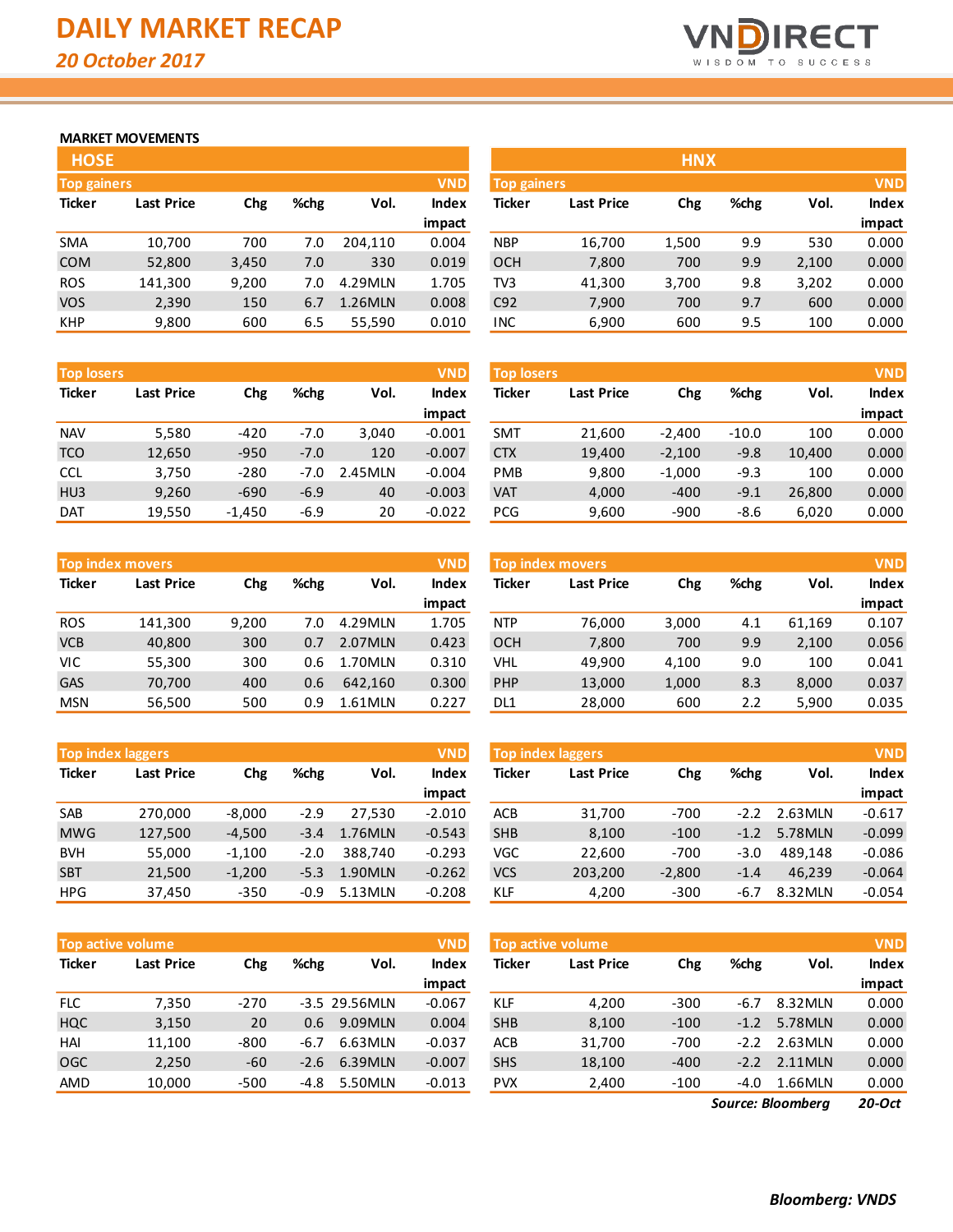

## **FOREIGN ACTIVITIES**

| <b>Volume (Mn'shs)</b> | <b>HOSE</b> | d/d      | <b>HNX</b> | d/d    | Value (VND'bn)        | <b>HOSE</b> | d/d   | <b>HNX</b> | d/d    |
|------------------------|-------------|----------|------------|--------|-----------------------|-------------|-------|------------|--------|
| <b>BUY</b>             | 8.7         | 77.2%    | 0.9        | 87.7%  | <b>BUY</b>            | 368.3       | 97.2% | 21.4       | 186.1% |
| % of market            | 4.5%        |          | 2.1%       |        | % of market           | 7.8%        |       | 4.5%       |        |
| <b>SELL</b>            | 9.9         | $-13.7%$ | 1.0        | 390.1% | <b>SELL</b>           | 474.8       | 44.4% | 21.6       | 496.6% |
| % of market            | 5.1%        |          | 2.2%       |        | % of market           | 10.0%       |       | 4.5%       |        |
| <b>NET BUY (SELL)</b>  | (1.20)      |          | (0.1)      |        | <b>NET BUY (SELL)</b> | (106.5)     |       | (0.2)      |        |

*Source: HSX, HNX*



# **Foreign net buy/sell (30 days) in VND'bn**

## **2017 ACCUMULATION**

| Volume (Mln'shs)      |         | <b>HOSE % of 2016</b> |        | HNX % of 2016 | Value (VND'bn)        |          | HOSE % of 2016 |         | HNX % of 2016 |
|-----------------------|---------|-----------------------|--------|---------------|-----------------------|----------|----------------|---------|---------------|
| <b>BUY</b>            | 2,193.0 | 89.1%                 | 325.6  | 82.5%         | <b>BUY</b>            | 89,569.4 | 98.2%          | 6,885.4 | 110.6%        |
| % of market           | 5.9%    |                       | 2.9%   |               | % of market           | 12.0%    |                | 5.7%    |               |
| <b>SELL</b>           | 2.171.7 | 81.3%                 | 351.6  | 107.2%        | <b>SELL</b>           | 76,378.5 | 77.2%          | 7,615.4 | 149.6%        |
| % of market           | 5.9%    |                       | 3.2%   |               | % of market           | 10.2%    |                | 6.3%    |               |
| <b>NET BUY (SELL)</b> | 21.4    |                       | (26.1) |               | <b>NET BUY (SELL)</b> | 13,191   |                | (730.0) |               |

*Source: HSX, HNX*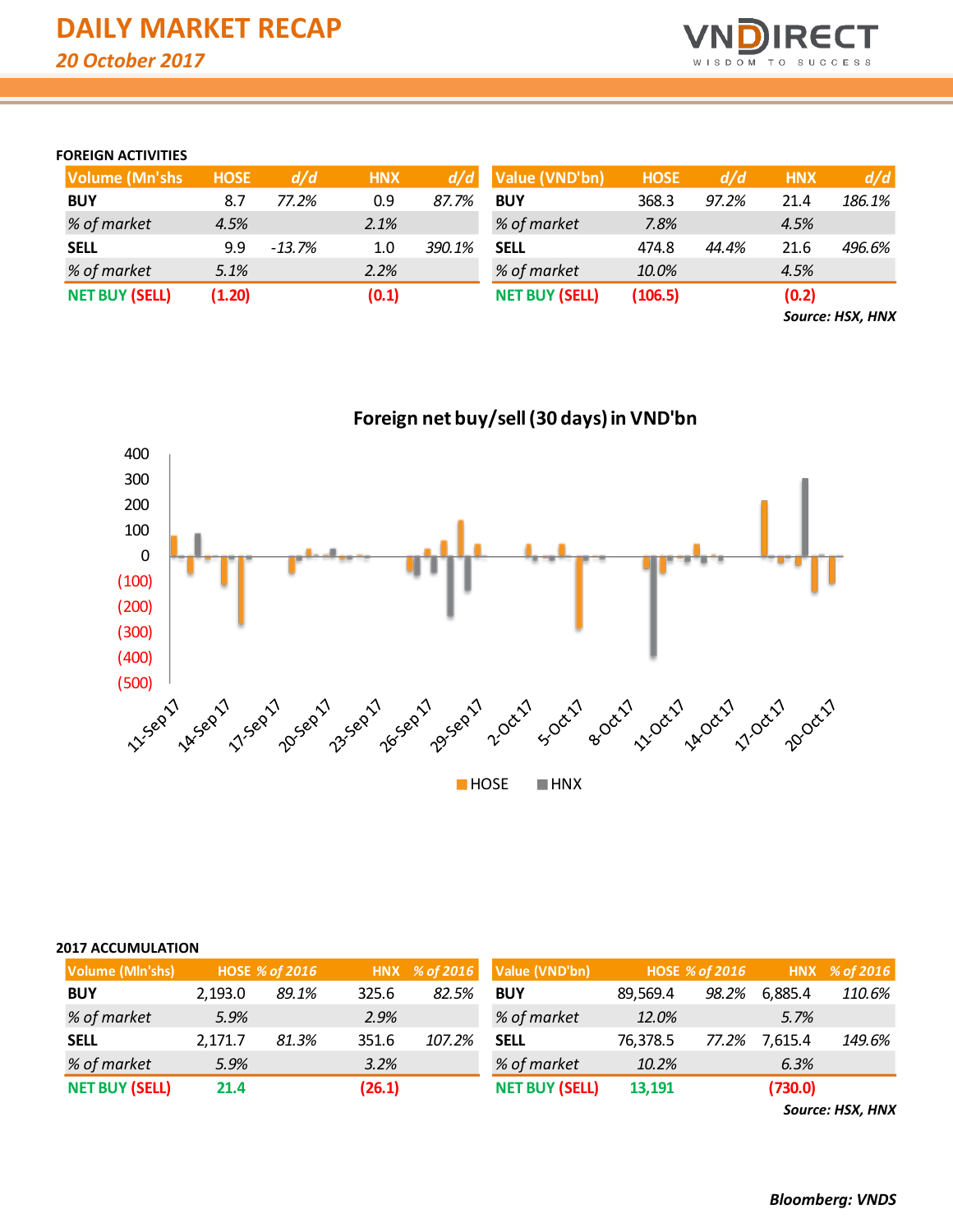

## **FOREIGN ACTIVITIES**

|               |                                           | <b>HOSE</b> |         |       |          | <b>HNX</b>    |                               |             |         |       |               |  |
|---------------|-------------------------------------------|-------------|---------|-------|----------|---------------|-------------------------------|-------------|---------|-------|---------------|--|
|               | Top buy by foreigners (value)             |             |         |       | VND'bn   |               | Top buy by foreigners (value) |             |         |       | <b>VND'bn</b> |  |
| <b>Ticker</b> | %chg<br>Value<br><b>Last Price</b><br>Chg |             |         |       | Index    | <b>Ticker</b> | <b>Last Price</b>             | Chg         | %chg    | Value | <b>Index</b>  |  |
|               |                                           |             |         |       | impact   |               |                               |             |         |       | impact        |  |
| <b>MWG</b>    | 127,500                                   | $-4,500$    | $-3.41$ | 127.4 | $-0.543$ | <b>ACB</b>    | 31,700                        | $-700$      | $-2.16$ | 10.7  | 0.000         |  |
| <b>BID</b>    | 21,400                                    | 150         | 0.71    | 21.9  | 0.201    | <b>DHT</b>    | 79,600                        | 400         | 0.51    | 2.9   | 0.000         |  |
| <b>VNM</b>    | 148,500                                   | $-300$      | $-0.20$ | 21.1  | $-0.171$ | <b>HUT</b>    | 11,400                        | $-100$      | $-0.87$ | 1.8   | 0.000         |  |
| <b>VIC</b>    | 55,300                                    | 300         | 0.55    | 18.5  | 0.310    | <b>VCG</b>    | 22,400                        | $\mathbf 0$ | 0.00    | 1.1   | 0.000         |  |
| <b>REE</b>    | 34,500                                    | $-250$      | $-0.72$ | 17.8  | $-0.030$ | <b>SHB</b>    | 8.100                         | $-100$      | $-1.22$ | 1.0   | 0.000         |  |

|               | VND'bn<br>Top sell by foreigners (value) |          |         |       |                                            |            | Top sell by foreigners (value) |        |         |       |        |
|---------------|------------------------------------------|----------|---------|-------|--------------------------------------------|------------|--------------------------------|--------|---------|-------|--------|
| <b>Ticker</b> | %chg<br>Last Price<br>Chg                |          | Value   | Index | <b>Ticker</b><br>%chg<br>Last Price<br>Chg |            |                                |        | Value   | Index |        |
|               |                                          |          |         |       | impact                                     |            |                                |        |         |       | impact |
| <b>MWG</b>    | 127.500                                  | $-4,500$ | $-3.41$ | 127.4 | $-0.543$                                   | <b>ACB</b> | 31.700                         | $-700$ | $-2.16$ | 10.7  | 0.000  |
| <b>VNM</b>    | 148,500                                  | $-300$   | $-0.20$ | 109.6 | $-0.171$                                   | <b>DHT</b> | 79,600                         | 400    | 0.51    | 2.9   | 0.000  |
| <b>HPG</b>    | 37.450                                   | $-350$   | $-0.93$ | 36.2  | $-0.208$                                   | <b>NTP</b> | 76.000                         | 3,000  | 4.11    | 2.1   | 0.000  |
| <b>KBC</b>    | 13,300                                   | 100      | 0.76    | 27.0  | 0.019                                      | <b>HUT</b> | 11,400                         | $-100$ | $-0.87$ | 0.9   | 0.000  |
| <b>MSN</b>    | 56.500                                   | 500      | 0.89    | 24.1  | 0.227                                      | <b>SHS</b> | 18,100                         | -400   | $-2.16$ | 0.8   | 0.000  |

|                 | Top net buy by foreigners (value)<br><b>VND'bn</b> |             |         |       |                 |            | Top net buy by foreigners (value) |        |         |       |                        |  |
|-----------------|----------------------------------------------------|-------------|---------|-------|-----------------|------------|-----------------------------------|--------|---------|-------|------------------------|--|
| <b>Ticker</b>   | Last Price                                         | %chg<br>Chg |         | Value | Index<br>impact | Ticker     | <b>Last Price</b>                 | Chg    | %chg    | Value | <b>Index</b><br>impact |  |
| <b>BID</b>      | 21,400                                             | 150         | 0.71    | 21.9  | 0.201           | VCG        | 22,400                            | 0      | 0.00    | 1.1   | 0.000                  |  |
| <b>VIC</b>      | 55,300                                             | 300         | 0.55    | 12.3  | 0.310           | <b>SHB</b> | 8,100                             | $-100$ | $-1.22$ | 1.0   | 0.000                  |  |
| <b>FCN</b>      | 24,000                                             | -50         | $-0.21$ | 11.9  | $-0.001$        | <b>HUT</b> | 11.400                            | $-100$ | $-0.87$ | 0.9   | 0.000                  |  |
| <b>PVD</b>      | 14,850                                             | $-250$      | $-1.66$ | 10.5  | $-0.038$        | <b>VGC</b> | 22,600                            | $-700$ | $-3.00$ | 0.6   | 0.000                  |  |
| C <sub>32</sub> | 35,000                                             | 300         | 0.86    | 9.2   | 0.002           | <b>PVS</b> | 15,900                            | $-200$ | $-1.24$ | 0.2   | 0.000                  |  |

|               | VND'bn<br>Top net sell by foreigners (value) |        |         |         |          | Top net sell by foreigners (value) |        |        |         |         | <b>VND'bn</b> |
|---------------|----------------------------------------------|--------|---------|---------|----------|------------------------------------|--------|--------|---------|---------|---------------|
| <b>Ticker</b> | %chg<br>Last Price<br>Chg                    |        | Value   | Index   | Ticker   | Chg<br>Last Price                  |        | %chg   | Value   | Index   |               |
|               |                                              |        |         |         | impact   |                                    |        |        |         |         | impact        |
| <b>VNM</b>    | 148.500                                      | $-300$ | $-0.20$ | $-88.5$ | $-0.171$ | <b>NTP</b>                         | 76,000 | 3,000  | 4.11    | $-1.77$ | 0.000         |
| <b>HPG</b>    | 37,450                                       | $-350$ | $-0.93$ | $-26.6$ | $-0.208$ | <b>KVC</b>                         | 3,400  | 100    | 3.03    | $-0.69$ | 0.000         |
| <b>KBC</b>    | 13,300                                       | 100    | 0.76    | $-22.1$ | 0.019    | <b>SHS</b>                         | 18,100 | $-400$ | $-2.16$ | $-0.64$ | 0.000         |
| <b>MSN</b>    | 56,500                                       | 500    | 0.89    | $-16.7$ | 0.227    | <b>VIX</b>                         | 7,200  | 0      | 0.00    | $-0.53$ | 0.000         |
| <b>VSC</b>    | 51,000                                       | $-700$ | $-1.35$ | $-9.7$  | $-0.012$ | <b>PCT</b>                         | 8,800  | $-800$ | $-8.33$ | $-0.38$ | 0.000         |

*Source: Bloomberg, HOSE, HNX*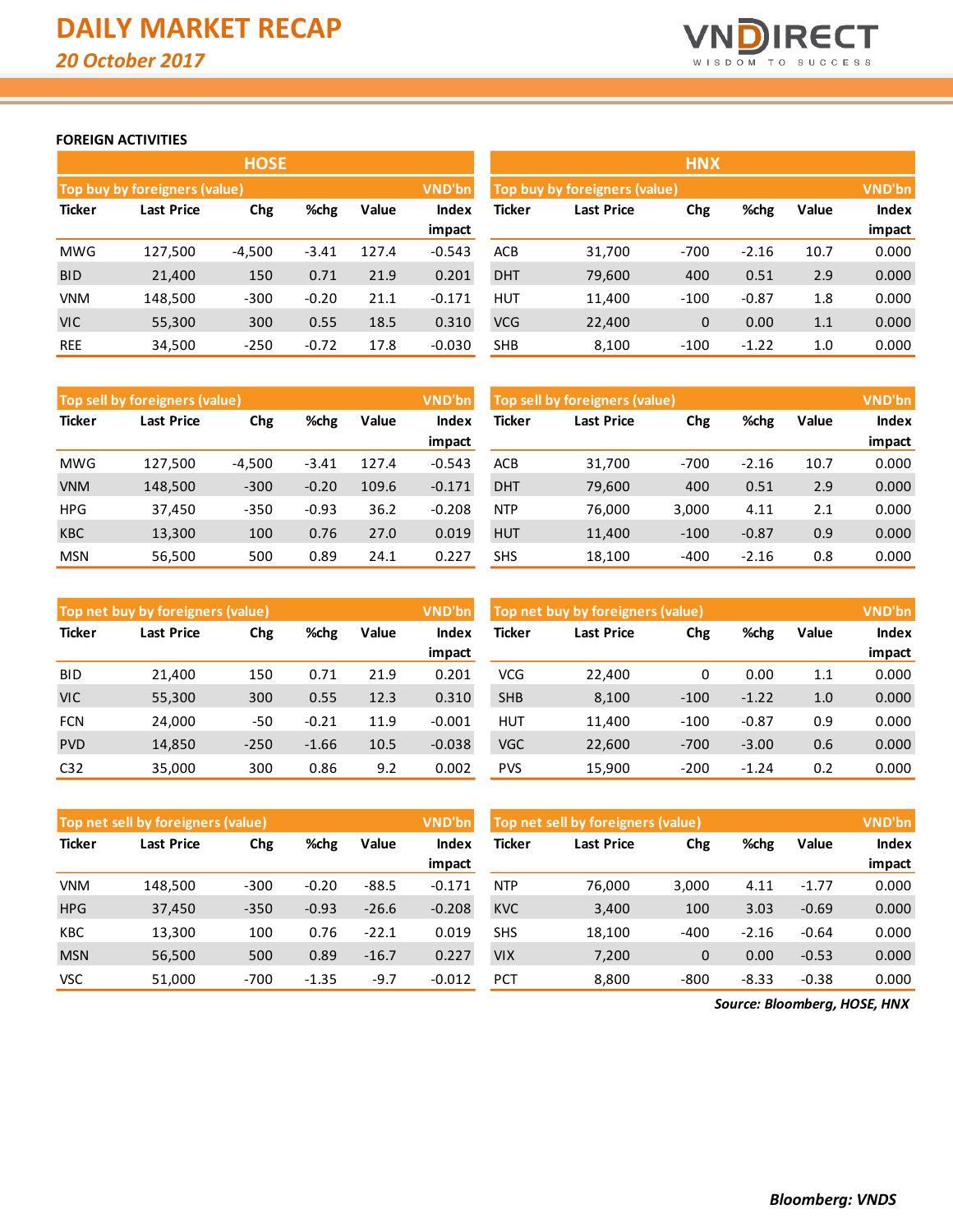

## **TOP 60 MARKET CAP STOCKS SNAPSHOT ON HOSE**

| <u>No. Ticker</u>      | Price            |                   | Price change (%) |                |                |            | Mkt. Cap Outs. Vol. Float ratio |              | <b>Avail.</b> FII Ave. daily vol. | P/E                      | P/B          | <b>ROE</b>    | <b>ROA</b>    |
|------------------------|------------------|-------------------|------------------|----------------|----------------|------------|---------------------------------|--------------|-----------------------------------|--------------------------|--------------|---------------|---------------|
|                        | <b>VND</b>       | 1M                | 3M               | 6M             | <b>US\$mln</b> | Mln'shs    | %                               | %            | $(30 \, days\text{-}shs)$         | $\pmb{\mathsf{x}}$       | $\pmb{\chi}$ | $\frac{9}{6}$ | $\frac{9}{6}$ |
| 1 VNM VM               | 148,500          | $-0.3$            | $-2.3$           | 2.5            | 9,486          | 1,451      | 57.8                            | 44.7         | 539,861                           | 23.4                     | 8.8          | 38.9          | 33.1          |
| 2 SAB VM               | 270,000          | $-1.1$            | 15.4             | 35.0           | 7,621          | 641        | 10.4                            | 39.1         | 27,318                            | 37.6                     | 12.5         | 33.8          | 21.5          |
| 3 VCB VM               | 40,800           | 7.9               | 8.9              | 15.3           | 6,461          | 3,598      | 22.9                            | 9.4          | 2,095,035                         | 22.8                     | 2.8          | 12.8          | 1.0           |
| 4 VIC VM               | 55,300           | 12.9              | 30.4             | 36.2           | 6,420          | 2,638      | 52.3                            | 19.0         | 1,191,871                         | 46.0                     | 5.0          | 9.8           | 1.5           |
| 5 GAS VM               | 70,700           | 4.3               | 14.0             | 30.9           | 5,954          | 1,913      | 4.2                             | 45.8         | 570,300                           | 16.9                     | 3.4          | 20.3          | 13.4          |
| 6 PLX VM               | 63,300           | $-1.1$            | $-3.4$           | N/A            | 3,229          | 1,159      | 100.0                           | 11.0         | 668,636                           | 16.3                     | 3.3          | 21.5          | 7.8           |
| 7 BID VM               | 21,400           | 4.4               | 9.2              | 28.9           | 3,220          | 3,419      | 4.4                             | 28.1         | 1,888,266                         | 11.8                     | 1.6          | 14.1          | 0.6           |
| 8 CTG VM               | 19,450           | $-0.3$            | 2.4              | 11.8           | 3,188          | 3,723      | 15.8                            | 0.0          | 1,500,752                         | 9.9                      | 1.2          | 12.3          | 0.8           |
| 9 ROS VM               | 141,300          | 18.1              | 60.6             | $-4.4$         | 2,942          | 473        | 27.0                            | 47.2         | 2,570,690                         | 136.8                    | 13.7         | 11.7          | 7.4           |
| 10 MSN VM              | 56,500           | 5.0               | 37.1             | 25.8           | 2,855          | 1,148      | 43.9                            | 20.1         | 850,423                           | 28.8                     | 3.5          | 13.0          | 3.3           |
| 11 VPB VM              | 41,300           | 11.9              | N/A              | N/A            | 2,722          | 1,497      | 99.3                            | 0.0          | 979,907                           | 9.2                      | 2.0          | 25.4          | 1.9           |
| 12 HPG VM              | 37,450           | $-1.2$            | 18.3             | 31.4           | 2,500          | 1,517      | 58.9                            | 9.2          | 3,779,004                         | 7.2                      | 2.5          | 34.9          | 20.9          |
| 13 VJC VM              | 111,300          | 13.7              | 22.7             | 18.4           | 2,211          | 451        | 64.7                            | 4.8          | 857,954                           | 17.9                     | 10.3         | 68.7          | 14.3          |
| 14 MBB VM              | 22,500           | 2.9               | 13.6             | 57.5           | 1,798          | 1,816      | 49.7                            | 0.0          | 3,735,583                         | 12.0                     | 1.6          | 13.5          | 1.3           |
| 15 MWG VM              | 127,500          | 11.8              | 26.9             | 53.6           | 1,726          | 308        | 73.0                            | 0.0          | 475,573                           | 21.4                     | 8.4          | 46.6          | 16.0          |
| 16 NVL VM              | 62,200           | 0.6               | $-7.6$           | $-12.1$        | 1,705          | 623        | 29.5                            | 39.7         | 1,800,950                         | 18.3                     | 4.1          | 23.1          | 5.3           |
| 17 BVH VM              | 55,000           | $-2.7$            | $-3.8$           | $-4.2$         | 1,647          | 680        | 29.1                            | 24.5         | 259,733                           | 26.2                     | 2.7          | 10.7          | 1.9           |
| 18 FPT VM              | 50,300           | 3.4               | 7.5              | 26.2           | 1,175          | 531        | 70.5                            | 0.0          | 1,043,865                         | 12.9                     | 2.7          | 21.5          | 7.7           |
| 19 BHN VM              | 113,900          | 6.4               | 30.3             | 33.1           | 1,162          | 232        | 100.0                           | 31.5         | 54,509                            | 35.2                     | 4.7          | 13.8          | 8.0           |
| 20 STB VM              | 11,550           | $-1.3$            | $-2.1$           | $-0.4$         | 917            | 1,804      | 94.6                            | 15.5         | 2,742,769                         | 39.5                     | 0.9          | 2.3           | 0.2           |
| 21 CTD VM              | 214,000          | 2.0               | 5.9              | 4.7            | 721            | 77         | 89.0                            | 2.2          | 53,904                            | 10.5                     | 2.6          | 29.1          | 14.6          |
| 22 DHG VM              | 114,200          | 5.1               | $-3.2$           | 28.7           | 657            | 131        | 31.8                            | 0.0          | 124,696                           | 23.7                     | 5.3          | 24.9          | 19.8          |
| 23 EIB VM              | 11,500           | $-6.9$<br>1.2     | 0.4              | 2.7<br>30.7    | 622<br>535     | 1,229      | 75.6                            | 0.2<br>0.0   | 252,761                           | 24.6                     | 1.0          | 4.3           | 0.4           |
| 24 GMD VM              | 42,200           |                   | 1.7              |                | 527            | 288<br>557 | 59.6                            |              | 808,612                           | 20.4                     | 2.0          | 6.9           | 4.0           |
| 25 SBT VM              | 21,500<br>24,300 | $-20.4$<br>$-4.7$ | $-44.0$          | $-12.1$<br>8.7 | 524            | 490        | 72.1<br>57.0                    | 39.9<br>48.2 | 1,454,864<br>2,390,309            | 17.8                     | 1.8          | 10.3          | 4.6           |
| 26 SSI VM<br>27 PNJ VM | 109,000          | $-4.6$            | $-4.0$<br>12.0   | 32.0           | 519            | 108        | 64.5                            | 0.0          | 262,643                           | 11.2<br>17.6             | 1.4<br>6.2   | 13.4<br>37.9  | 7.0<br>17.5   |
| 28 REE VM              | 34,500           | $-4.4$            | $-1.4$           | 32.7           | 471            | 310        | 48.3                            | 0.0          | 1,143,464                         | 7.0                      | 1.5          | 22.3          | 14.1          |
| 29 HSG VM              | 27,150           | $-7.5$            | $-9.3$           | $-1.2$         | 418            | 350        | 52.3                            | 21.6         | 2,057,398                         | 5.9                      | 1.9          | 36.4          | 11.7          |
| 30 DPM VM              | 22,050           | $-4.5$            | $-4.5$           | $-8.1$         | 380            | 391        | 35.2                            | 28.2         | 513,093                           | 11.5                     | 1.1          | 9.7           | 7.8           |
| 31 KDH VM              | 25,450           | 6.0               | 3.2              | 14.6           | 367            | 328        | 62.5                            | 0.0          | 119,659                           | 16.8                     | 1.8          | 11.3          | 5.2           |
| 32 CII VM              | 33,400           | 3.2               | $-5.1$           | $-8.2$         | 362            | 246        | 58.6                            | 10.2         | 1,038,874                         | 3.8                      | 1.7          | 47.7          | 12.5          |
| 33 NT2 VM              | 28,350           | 11.4              | 1.3              | $-6.4$         | 359            | 288        | 27.9                            | 28.6         | 378,568                           | 12.0                     | 1.7          | 16.3          | 7.8           |
| 34 KDC VM              | 38,600           | $-8.1$            | $-16.1$          | $-2.9$         | 349            | 206        | 49.8                            | 39.4         | 334,382                           | 5.7                      | 1.2          | 23.5          | 15.6          |
| 35 HBC VM              | 60,500           | 0.0               | 7.7              | 55.3           | 343            | 129        | 70.8                            | 25.3         | 1,340,389                         | 9.6                      | 4.3          | 53.4          | 7.1           |
| 36 VCI VM              | 63,800           | 12.9              | 10.4             | N/A            | 337            | 120        | 91.6                            | 15.6         | 115,482                           | 16.6                     | 5.5          | 31.9          | 12.1          |
| 37 HAG VM              | 8,100            | $-3.0$            | $-11.0$          | $-0.7$         | 331            | 927        | 61.3                            | 37.4         | 1,986,525                         | 17.0                     | 0.5          | 2.8           | 0.8           |
| 38 DCM VM              | 13,600           | $-1.8$            | 0.7              | 22.0           | 317            | 529        | 24.4                            | 46.6         | 1,409,463                         | 9.0                      | 1.2          | 13.5          | 6.4           |
| 39 PDR VM              | 31,900           | 10.0              | 20.8             | 50.0           | 312            | 222        | 38.3                            | 48.3         | 1,353,246                         | 17.5                     | 2.8          | 12.5          | 3.4           |
| 40 HNG VM              | 9,200            | $-2.1$            | $-7.3$           | $-15.6$        | 311            | 767        | 35.1                            | 48.1         | 1,182,289                         | 12.9                     | 0.7          | 5.2           | 1.7           |
| 41 PPC VM              | 20,500           | 0.0               | $-6.4$           | 19.5           | 289            | 321        | 15.7                            | 32.6         | 225,037                           | 4.0                      | 1.2          | 29.6          | 15.4          |
| 42 BMP VM              | 78,600           | $-3.0$            | 3.4              | $-26.0$        | 283            | 82         | 61.8                            | 56.3         | 438,968                           | 12.6                     | 2.8          | 23.0          | 19.3          |
| 43 KBC VM              | 13,300           | -8.9              | $-11.3$          | $-11.9$        | 275            | 470        | 75.2                            | 18.7         | 2,083,672                         | 10.8                     | 0.8          | 7.4           | 4.0           |
| 44 TCH VM              | 16,200           | 4.9               | $-3.9$           | $-15.2$        | 259            | 363        | 52.5                            | 48.5         | 1,056,899                         | 11.8                     | 1.3          | 16.6          | 15.1          |
| 45 HT1 VM              | 15,000           | 1.7               | $-27.2$          | $-33.0$        | 252            | 382        | 20.0                            | 43.5         | 436,158                           | 8.6                      | 1.1          | 13.3          | 5.6           |
| 46 PVD VM              | 14,850           | 6.8               | 10.0             | $-20.2$        | 250            | 383        | 48.1                            | 29.4         | 2,516,960                         | N/A                      | 0.4          | $-1.5$        | $-0.8$        |
| 47 DXG VM              | 19,750           | $-4.6$            | 17.9             | 5.3            | 248            | 286        | 71.5                            | 19.8         | 3,475,729                         | 6.6                      | 1.7          | 23.7          | 10.3          |
| 48 HCM VM              | 41,800           | $-0.1$            | 2.8              | 33.8           | 238            | 130        | 38.0                            | 45.9         | 419,507                           | 12.2                     | 2.2          | 16.3          | 9.0           |
| 49 VCF VM              | 200,000          | 0.6               | $-10.1$          | 17.6           | 234            | 27         | 30.7                            | 19.3         | 505                               | 14.5                     | 2.4          | 18.3          | 12.9          |
| 50 TLG VM              | 99,500           | 3.3               | $-3.4$           | 22.1           | 218            | 50         | 25.6                            | 72.0         | 1,994                             | 21.2                     | 5.0          | 24.7          | 17.7          |
| 51 TRA VM              | 117,500          | 0.3               | $-13.9$          | 21.1           | 214            | 41         | 57.9                            | 0.9          | 12,997                            | 22.3                     | 5.0          | 23.4          | 16.0          |
| 52 LGC VM              | 24,900           | 8.5               | 9.9              | 4.4            | 211            | 193        | N/A                             | 4.0          | 539                               | 16.0                     | 2.0          | 12.5          | 3.6           |
| 53 FLC VM              | 7,350            | $-4.2$            | 0.4              | $-2.3$         | 206            | 638        | 86.2                            | 39.6         | 11,741,830                        | 7.8                      | 0.6          | 7.8           | 3.6           |
| 54 NKG VM              | 34,900           | 1.2               | 7.2              | 27.7           | 200            | 130        | 43.9                            | 53.9         | 499,376                           | 5.5                      | 1.8          | 39.5          | 9.4           |
| 55 QCG VM              | 16,450           | $-13.2$           | $-26.1$          | 157.8          | 199            | 275        | 32.1                            | 48.2         | 423,664                           | 19.1                     | 1.1          | 6.0           | 2.6           |
| 56 VHC VM              | 48,200           | $-0.3$            | $-12.4$          | $-11.6$        | 196            | 92         | 25.1                            | 61.4         | 94,151                            | 8.9                      | 1.7          | 20.6          | 9.6           |
| 57 NLG VM<br>58 GTN VM | 27,350<br>17,100 | 0.0<br>3.6        | $-2.8$<br>1.2    | 7.4<br>12.5    | 189<br>188     | 157<br>250 | 56.2<br>18.4                    | 5.4<br>51.4  | 749,666<br>913,709 134.4          | 8.2                      | 1.6<br>1.6   | 20.1<br>1.3   | 7.9           |
| 59 PAN VM              | 34,900           | $-6.9$            | $-2.8$           | $-4.4$         | 181            | 118        | 59.8                            | 54.0         | 9,328                             | 24.1                     | 1.6          | 7.2           | 0.9<br>4.0    |
| 60 PVT VM              | 14,500           | $-2.0$            | 0.0              | 12.8           | 180            | 281        | 48.9                            | 18.8         | 189,002                           | 11.3                     | 1.2          | 10.3          | 4.1           |
|                        |                  |                   |                  |                |                |            |                                 |              |                                   | <b>Source: Bloomberg</b> |              | $20-Oct$      |               |